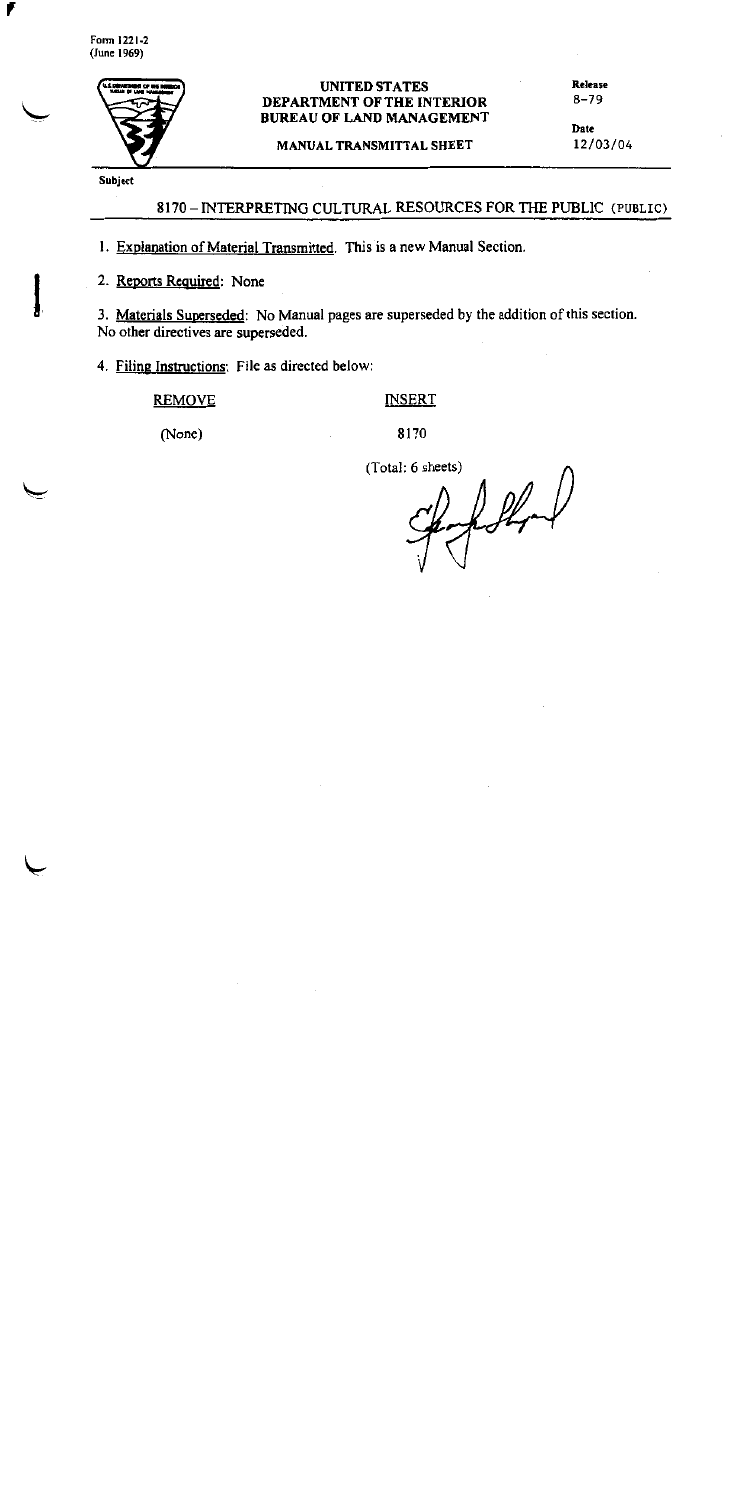# TC-1

# 8170 - INTERPRETING CULTURAL RESOURCES FOR THE PUBLIC – (Public)

### Table of Contents

- .01 Purpose
- .02 Objective
- .03 Authority
- .04 Responsibility
- .05 References
- .06 Policy
- .07 File and Records Maintenance
- .1 Public Interpretation and Education.
	- .11 Program Relationships
		- A. Adventures in the Past
		- B. National Programmatic Agreement
		- C. Heritage Education
		- D. Recreation Program
		- E. Relationship to Use Allocation
	- .12 Kinds of Benefits
		- A. Direct, Indirect, and Multiple Benefits
		- B. Benefit Categories
			- 1. Information Benefits
			- 2. Applied Benefits
			- 3. Sociocultural Benefits
			- 4. Economic Benefits
			- 5. Recreational and Inspirational Benefits
			- 6. Educational Benefits
			- 7. Intra- and Intergovernmental Benefits

Glossary of Terms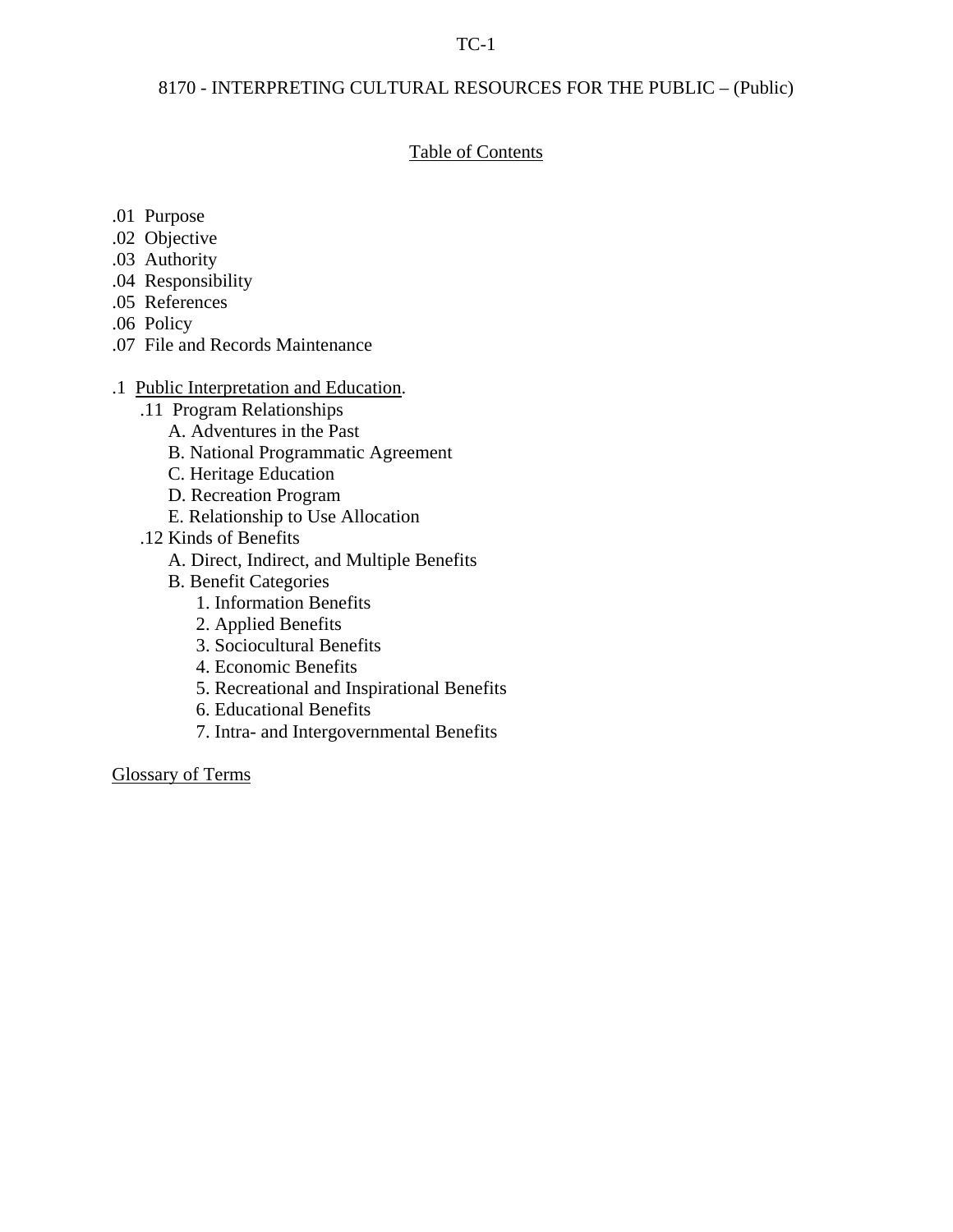.01 Purpose. This Manual Section provides general direction for public outreach and interpretation related to cultural resources including use of volunteers, museum collections, heritage tourism, and heritage education.

.02 Objective. The objectives of the public outreach component of the cultural resource management program are to ensure that BLM Field Office managers--

 A. Respond in a legally sufficient and professional manner to the statutory authorities concerning public outreach involving interpretation and education related to cultural resource values.

 B. Recognize the potential public uses of cultural resources on the public lands, and manage the lands and cultural resources so that these uses and values are not diminished, but rather are maintained and enhanced.

 C. Understand the essential roles that public communication and heritage education play in historic preservation.

 D. Acknowledge the responsibility to communicate to the public, both local and universal, about the significance and importance of cultural resources.

 E. Protect and preserve in place, and improve access where appropriate, to cultural resources on public lands for the benefit of public use by present and future generations.

 F. Enhance and expand interpretation, information, and education about cultural resources through establishment of partnerships, including local communities, and use of volunteers.

 G. Establish a variety of heritage education programs that promote the public stewardship of cultural resources.

H. Recognize cultural resources as assets with economic as well as intrinsic value.

 I. Make appropriate use of BLM museum collections housed in public and private curatorial facilities to inspire public perceptions of diverse cultural values and foster an appreciation and understanding of our Nation's rich heritage.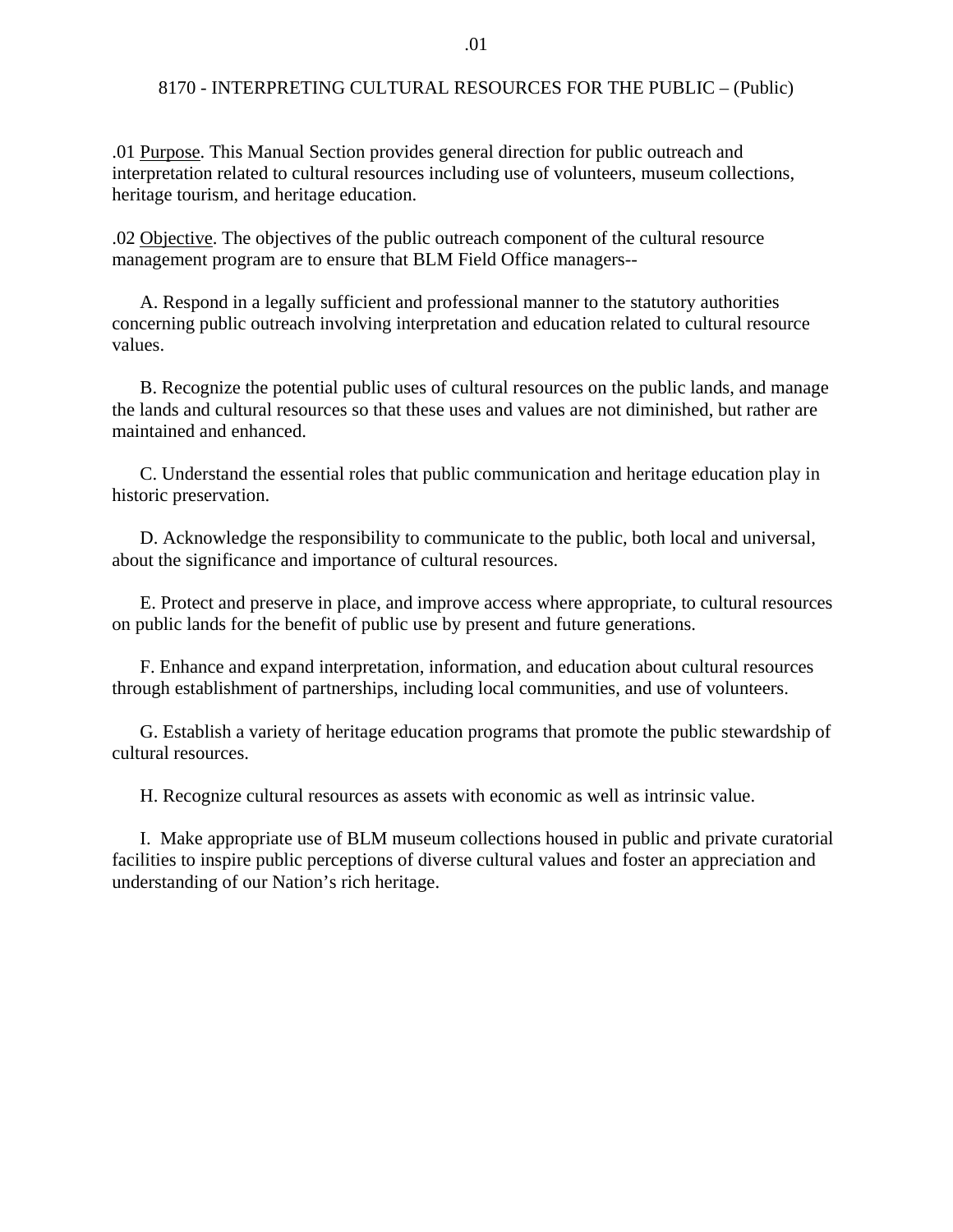#### .03 Authority

 A. National Historic Preservation Act of 1966 (P.L. 89-665; 80 Stat. 915; 16 U.S.C. 470), as amended, states that it is "the policy of the Federal Government, in cooperation with other nations and in partnership with the States, local governments, Indian tribes, and private organizations and individuals to … administer federally owned … prehistoric and historic resources in a spirit of stewardship for the inspiration and benefit of present and future generations." It further provides that "The Secretary shall ... develop and implement a comprehensive preservation education and training program," including increased training opportunities for students.

 B. Archaeological Resources Protection Act of 1979 (P.L. 96-95; 93 Stat. 721; 16 U.S.C. 47Oaa et seq.) as amended (P.L. 100-555; P.L. 100-588) provides that, "Each Federal land manager shall establish a program to increase public awareness of the significance of the archaeological resources located on public lands and … the need to protect such resources."

 C. Executive Order 13287: Preserve America (March 3, 2003) provides that, "When carrying out its mission, each agency . . . shall seek partnerships with State and local governments, Indian tribes, and the private sector to promote local economic development and vitality through the use of historic properties in a manner that contributes to the long-term preservation and productive use of those properties."

.04 Responsibility (See BLM Manual Section 8100.04)

.05 References (See BLM Manual Section 8100.05)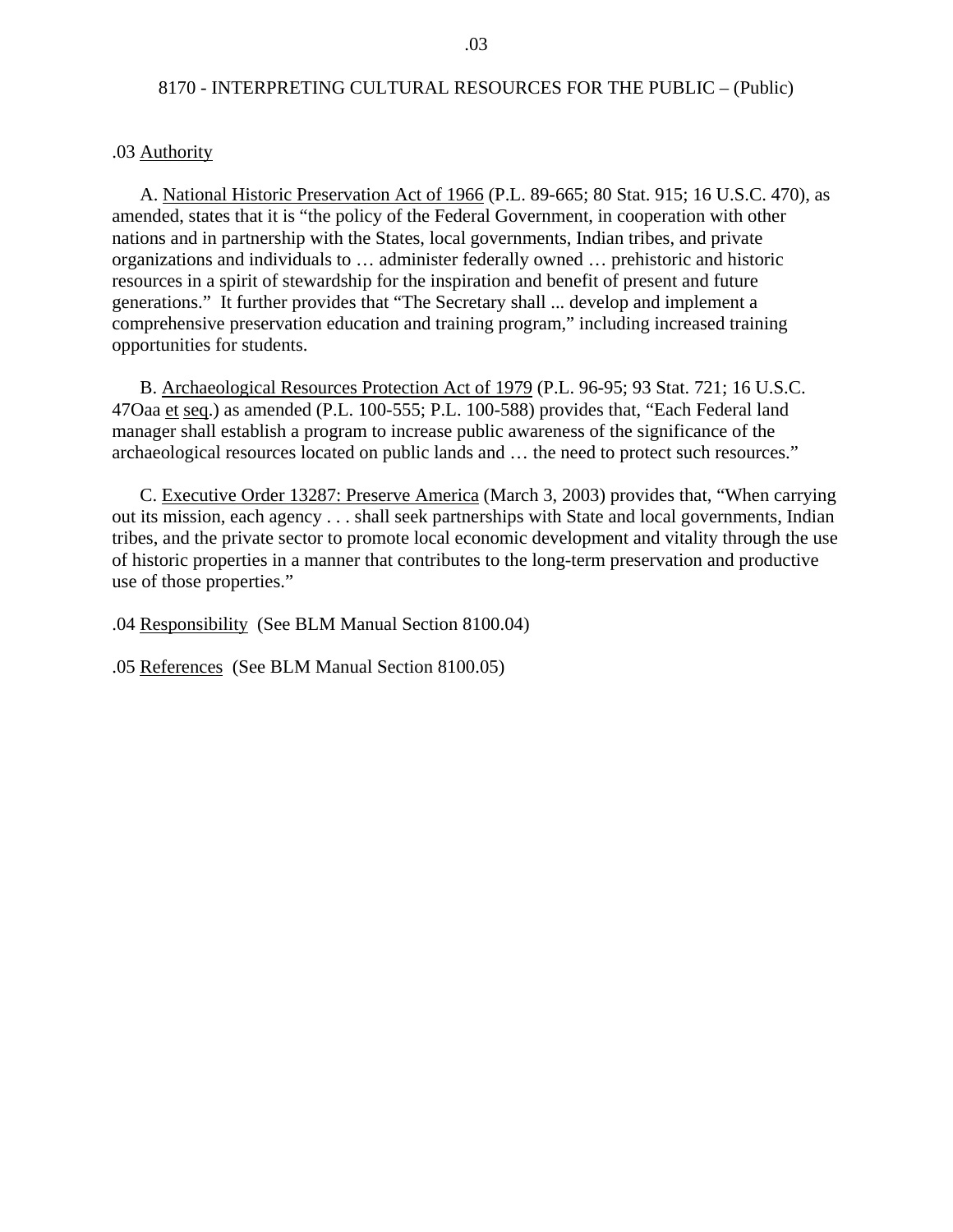.06 Policy. The BLM's Field Office managers, with the assistance and advice of professionally qualified cultural resource staff, shall--

 A. Treat cultural resources as fragile, irreplaceable resources with potential public and scientific uses, representing an important and integral part of our Nation's heritage.

 B. Ensure a high quality public visitor experience and enjoyment of cultural resources on the public lands through interpretation programs that are factually accurate, interesting, and appealing.

 C. Foster private-public initiatives and investment in the use, reuse, and rehabilitation of cultural resources.

 D. Promote community economic development through State and local governments, Indian tribes and private sector partnerships in heritage tourism.

 E. Foster an awareness among students and adults of the fragility and importance of cultural resources through heritage education programs.

 F. Involve representatives of the local communities and Indian tribes in the formulation of the basic interpretive approach at a site, particularly when the interpretive presentation involves a description of a living local community or Indian tribe and/or its archaeological, historical, cultural, artistic, and ethnic heritage.

 G. Develop sustainable and durable heritage tourism opportunities that minimize the negative effects of tourism and, at the same time, maximize the benefits for local communities, States, Indian tribes, and "gateway" communities.

 H. Incorporate site-appropriate design principles, for such things as preservation projects, kiosks, walking paths, and information signs, that are sensitive to the character of the site and its surrounding, and that do not endanger the site's long-term preservation.

 I. Ensure that BLM cultural specialists, as well as outside scholars and permittees, working on public lands fulfill their responsibility to communicate the significance and meaning of cultural resources to the general public.

 J. Maximize efforts to integrate the National Historic Preservation Act and Executive Order 13287 into their program activities.

.07 File and Records Maintenance. Filing requirements are found in the GRS/BLM Combined Records Schedule (Schedule 4).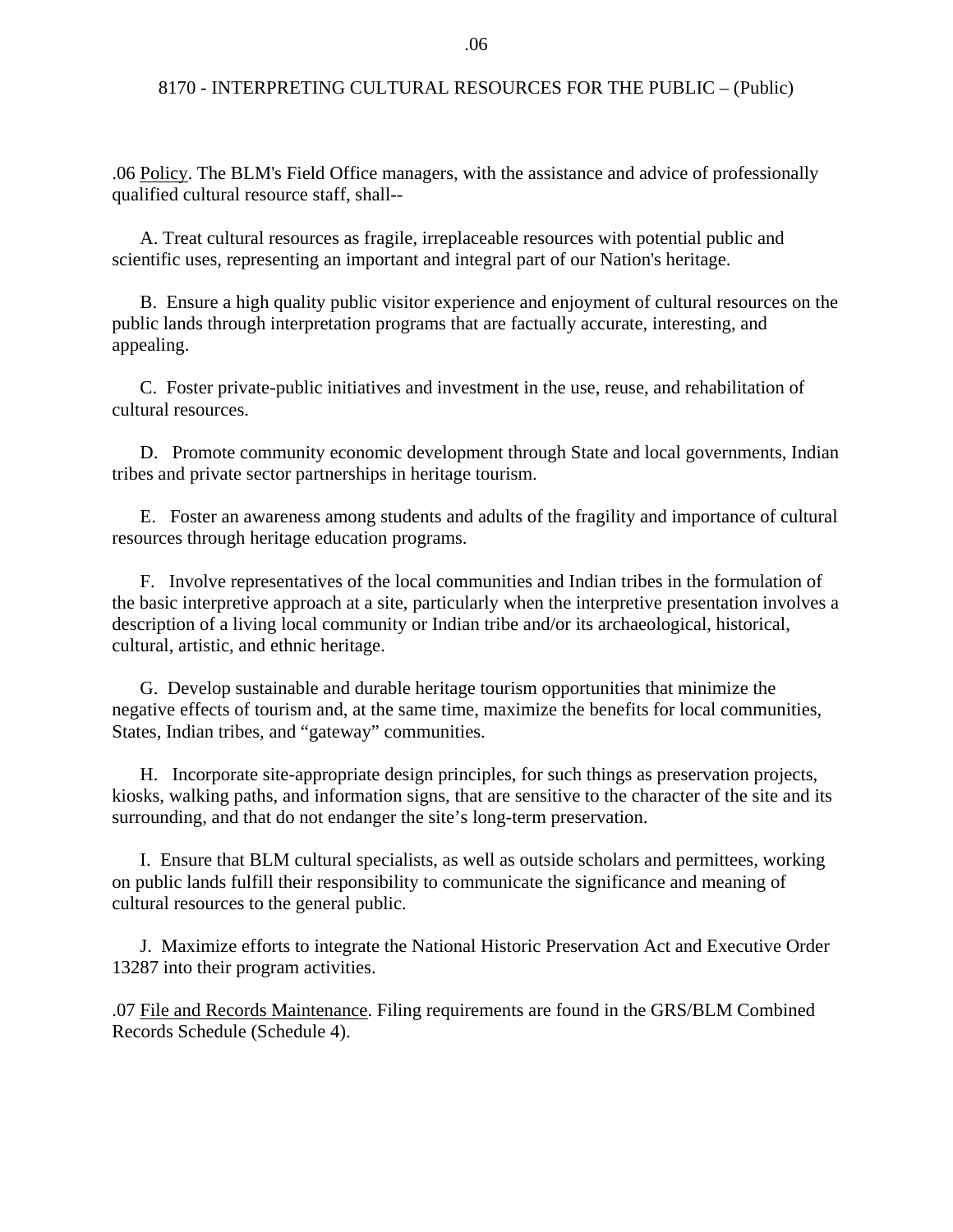#### .1 Public Interpretation and Education.

#### .11 Program Relationships.

 A. Adventures in the Past. Adventures in the Past is the BLM's "umbrella" program for promoting public education and awareness, and for encouraging public participation in the protection of its cultural resources. Adventures in the Past has as its goals increasing public appreciation and knowledge of cultural resources, promoting public stewardship of cultural resources, and reducing the threat to these resources. These goals have their basis in law and Executive Order. (See BLM Manual Section 8100.03.)

B. National Programmatic Agreement. A major purpose of the BLM's national Programmatic Agreement (see BLM Manual Section 8100, Appendix 13) is to create efficiencies in the Section 106 process and to enable the BLM's cultural resource staff and the SHPO's staff to devote a larger percentage of their time and energy to proactive work, including creative public education and interpretation.

 C. Heritage Education. BLM's Heritage Education Program includes two primary elements, Project Archaeology and History Mysteries, as well as occasional outreach pieces targeted toward other audiences. Project Archaeology is a collaborative effort between BLM and The Watercourse, an educational non-profit group located at Montana State University. Aimed at teachers and youth leaders, Project Archaeology emphasizes stewardship of cultural resources. Tied to educational standards, it supports the existing elementary and secondary school curriculum by using examples from archaeology and history to facilitate the teaching of history, social studies, science, math, art, and higher order thinking skills, such as problem solving, synthesis, and evaluation. Project Archaeology is delivered through local teacher workshops; local information is provided by the state student handbook series, *Discovering Archaeology*. State and regional partners organize Project Archaeology locally and provide newsletters, and additional learning and teaching opportunities.

History Mysteries seek to stimulate in young people an interest in and appreciation of stories associated with public lands and to foster their commitment to good stewardship of public lands in the United States by exploring unsolved mysteries and lingering questions of broader historical significance regarding the development of the American West. Components include a newspaper, educational trading cards, and a related web page for children and teachers. Other elements of the Heritage Education Program include a series of articles published in the magazine of the National Science Teachers Association, which often draw on Adventures themes; and the BLM cultural web page. Additionally, occasional brochures focusing on a topic, like the effect of fire on cultural resources, are targeted toward adult audiences.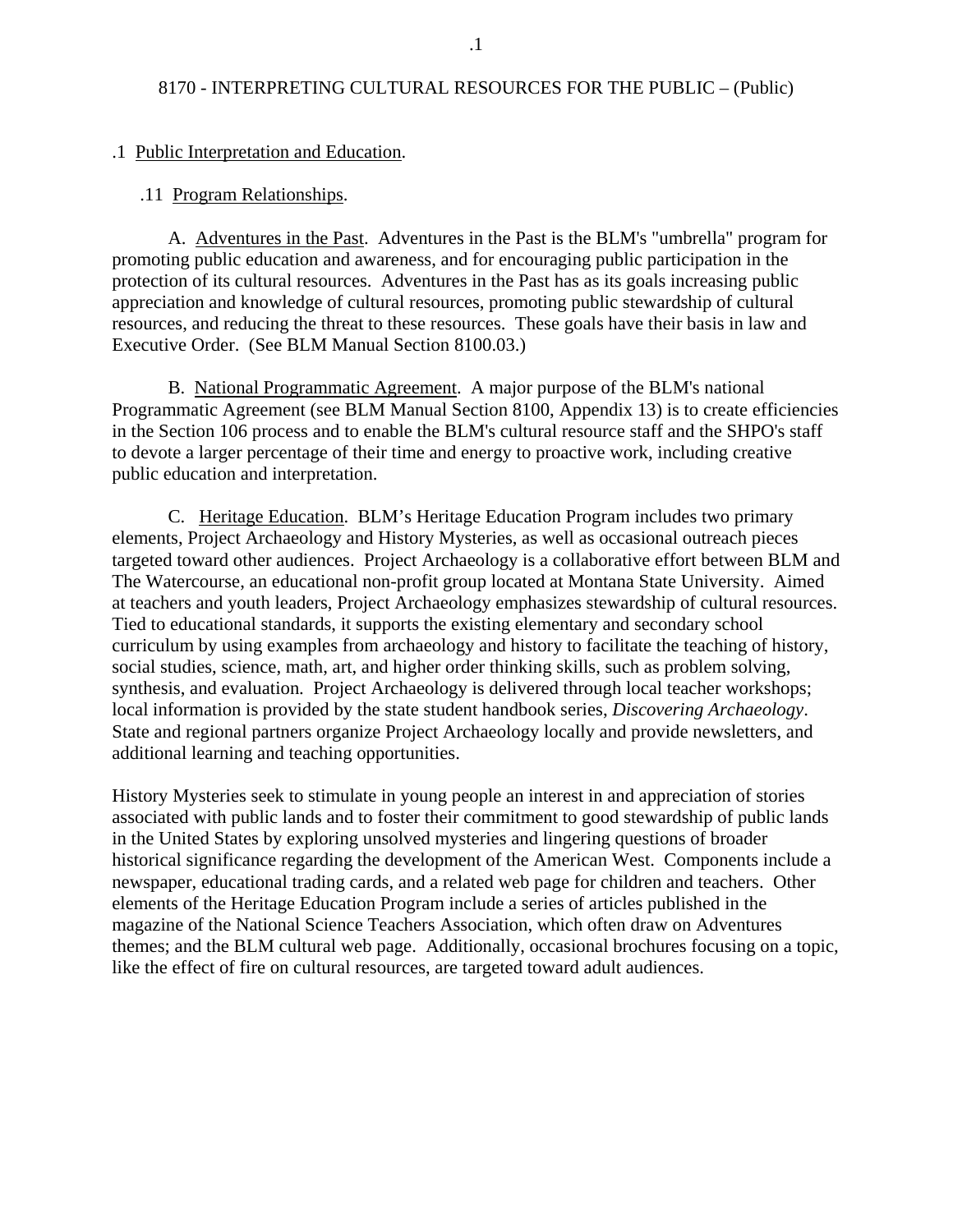D. Recreation Management. The cultural resource management program and the recreation management program often share in designing and operating interpretive sites. See BLM Manual Section 8100.08A2.

E. Relationship to Use Allocation. Field Office managers are expected to allocate all cultural properties in a plan area to one or more use categories, including scientific use, conservation for future use, traditional use, public use, and experimental use (see BLM Manual Section 8110.4). In an important sense these use categories are public-benefit categories. Cultural resources are expected to be utilized in ways that reflect the use(s) to which they were assigned during the planning process. Thus, if a cultural property has been allocated to scientific use, it is reasonable to assume that public benefit is realized when this property is scientifically investigated. Similarly, if a property is identified as having interpretive (public use) potential, it can be assumed that an important public benefit is being realized when the property is made accessible and its place in time, culture, and the ecosystem is explained.

## .12 Kinds of Benefits.

A. Direct, Indirect, and Multiple Benefits. Benefits from the use of cultural resources may derive directly from the actual places on the public lands, and also indirectly from the information--documents, records, and museum collections--that results when these places are recorded or scientifically investigated. In developing public awareness and outreach efforts, Field Offices should consider giving priority to those that achieve the broadest array of public benefits. In some instances, however, attaining a single public benefit, such as traditional use by a specific sociocultural group, may outweigh projects with multiple benefits.

# B. Public Benefit Categories.

1. Information Benefits. Information benefits include the increase in knowledge about past and contemporary cultures as a result of formal archaeological, anthropological, or historical study. Such knowledge may relate to the adaptation and adjustment of cultures to their environments, cultural evolution, the development of political or religious belief systems, the evolution and functioning of complex systems, or other research topics validated by current research paradigms within the fields of archaeology, anthropology, and history. This is the broadest category of public benefits derived from the systematic study of cultural resources. With interpretation, the knowledge gained is often of equal academic and lay interest.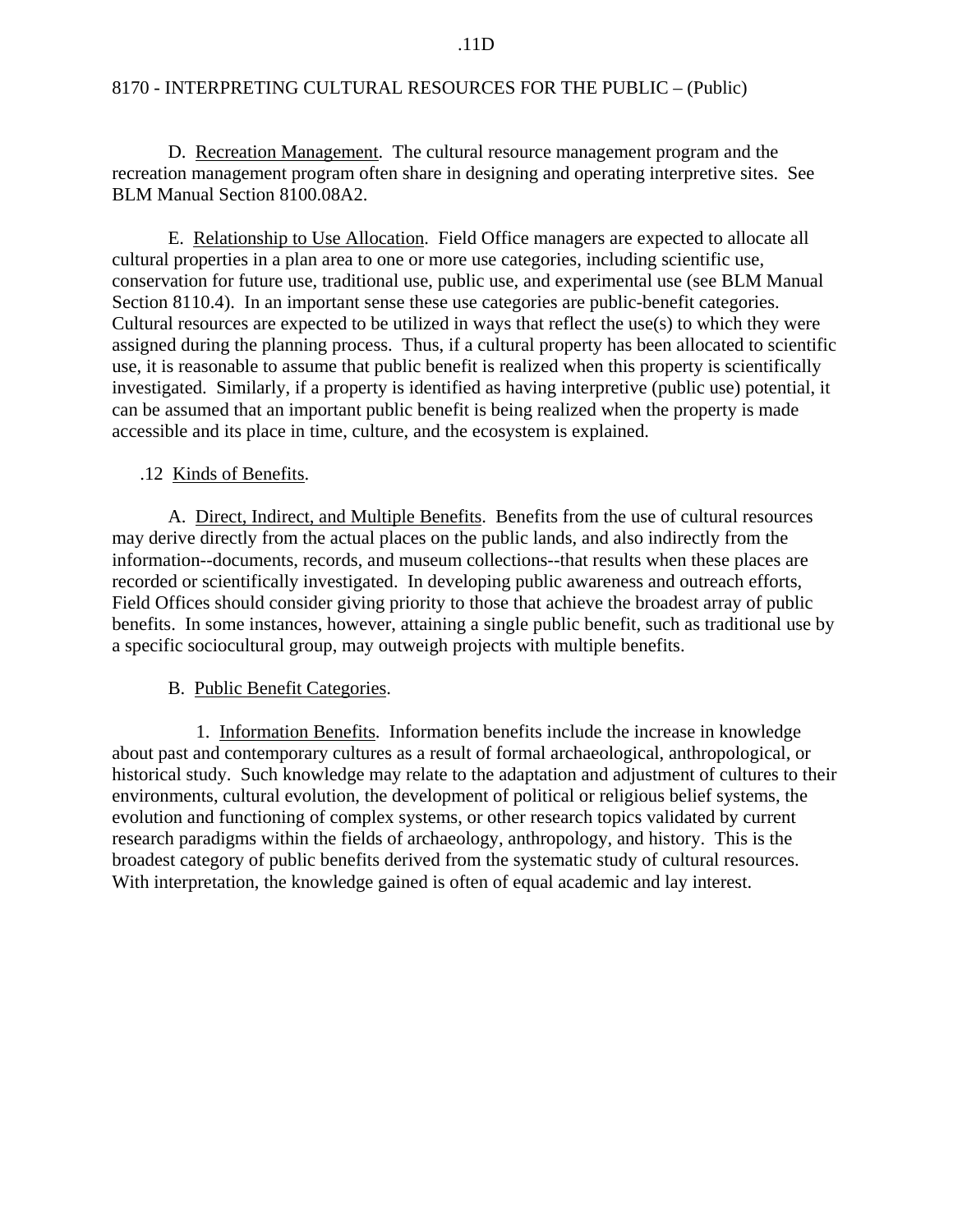#### .12B2

### 8170 - INTERPRETING CULTURAL RESOURCES FOR THE PUBLIC – (Public)

2. Applied Benefits. Knowledge derived from the study of cultural resources can have application to contemporary issues. For example, the study of past settlements may provide information useful for making decisions about vegetative treatments, zoning policies, the siting of developments, or appropriate land uses. Paleoenvironmental data may provide clues on the role of prehistoric and historic peoples in environmental change, informing contemporary discussions on the subject. Analyses of archaeological data may also yield management benefits. For example, pollen studies may reveal the mix of forbs, trees, and shrubs in a past environment that a Field Office wants to restore for a specific region. Similarly, faunal remains from archaeological sites may indicate suitable habitat for endangered species or former distribution of such species, information useful for reintroducing plants or animals into their former habitats.

3. Sociocultural Benefits. Sociocultural benefits may accrue to the general public and to specific cultural groups as a result of studying or interpreting cultural resources representative of the groups' culture and history. Benefits may include improved recognition of the richness and complexity of a minority group's culture and history, an increase in intercultural tolerance, greater appreciation for multicultural perspectives, and increased economic opportunities. For example, interpreting cultural resources related to a group's ancestral or historical roots may foster acknowledgment in the society at large of the group's contributions to the regional culture, and enhance the group's sense of well-being.

4. Economic Benefits. Economic benefits are the tangible fiscal or economic gains enjoyed by communities as a result of cultural resources, primarily as a result of heritage tourism. Heritage tourism represents a very significant segment of State and local economies in the West, and its significance is expected to grow in the years ahead, according to marketing studies conducted by the tourism industry. Revival of Native American artistic traditions inspired by prehistoric archaeological motifs on prehistoric pottery or rock art, translated into an invigorated market for Native American art and craft items, is another example of an economic benefit and an improved standard of living.

5. Recreational and Inspirational Benefits. Outdoor enthusiasts such as horseback riders, mountain bikers, hikers, and photographers use cultural resources as a focus for their personal recreation. For many of these recreationists, the benefits they derive are an increased sense of place and an increased connectedness to, and appreciation for, their historical roots. Others gain inspiration through museum exhibits and heritage presentations. As with any recreation and tourism attraction there are associated economic benefits.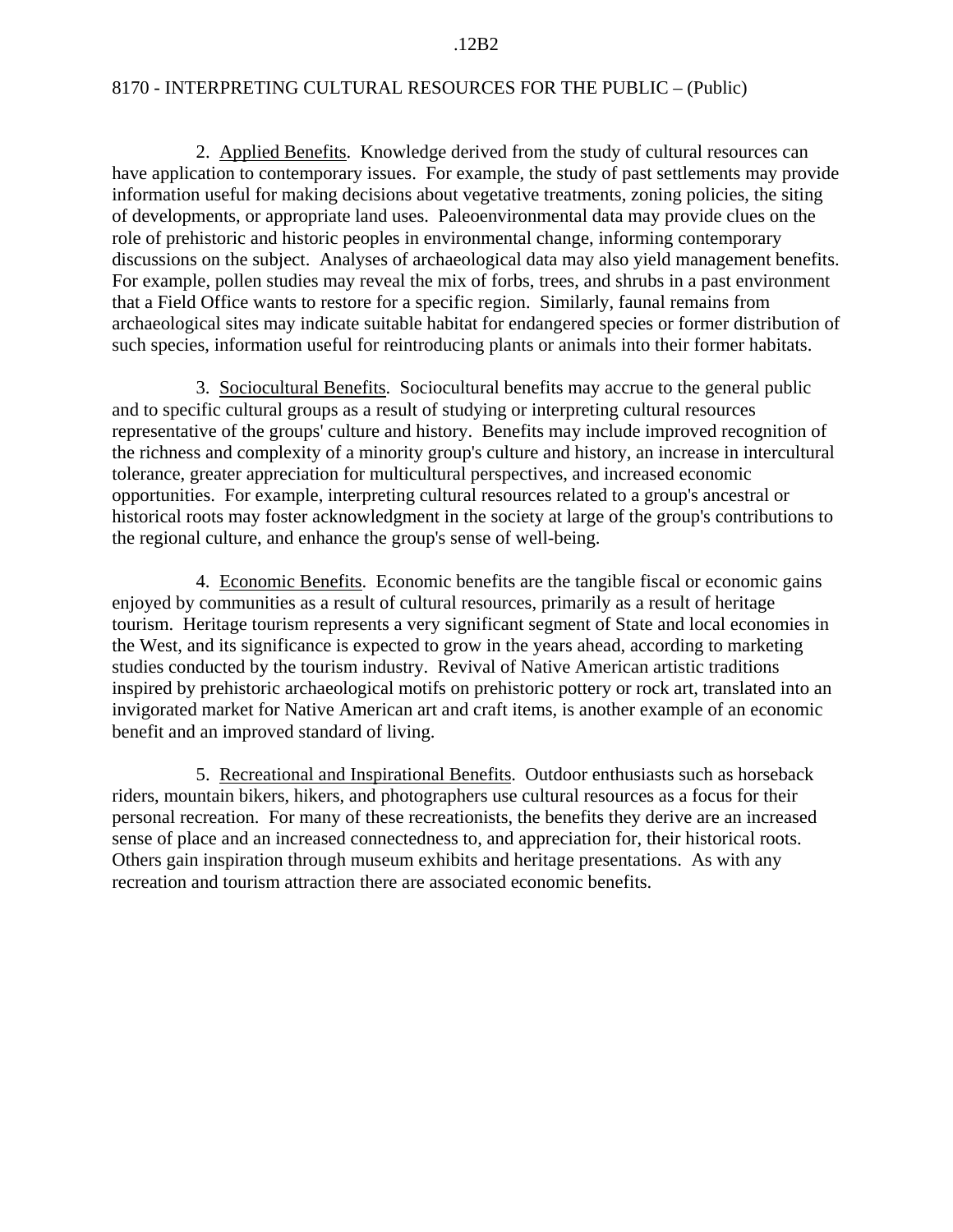#### .12B6

### 8170 - INTERPRETING CULTURAL RESOURCES FOR THE PUBLIC – (Public)

6. Educational Benefits. Heritage education benefits people of all ages through their increased knowledge about cultures past and present and special heritage places on public lands. Increasingly, cultural resource materials are being used to improve student reading, writing, mathematics, reasoning, and higher order thinking skills through the development of lesson plans, hands-on activities and multi-media products. Project Archaeology and History Mysteries are a major commitment by the BLM to improve the education of America's youth while exposing them to a conservation message regarding cultural resources. These programs demonstrate that the Nation's educational system can benefit by utilizing the material culture, scientific resources, and environmental data associated with archaeological sites. Local offices and visitor centers provide educational programming and loan kits for the benefit of people of all ages. Heritage education programs serve to inspire and stimulate the public across a broad spectrum of subject areas while improving knowledge and respect for other cultures.

7. Intra- and Intergovernmental Benefits. Improvements in relations with other units of the Federal Government, with State and local governments, with Indian tribal governments, and internationally can result from shared programs of cultural resource study, conservation, and interpretation. Local benefits also accrue through good public relations or economic benefits resulting from effective public outreach projects with local user groups, museums, Indian tribes, or other interested parties.